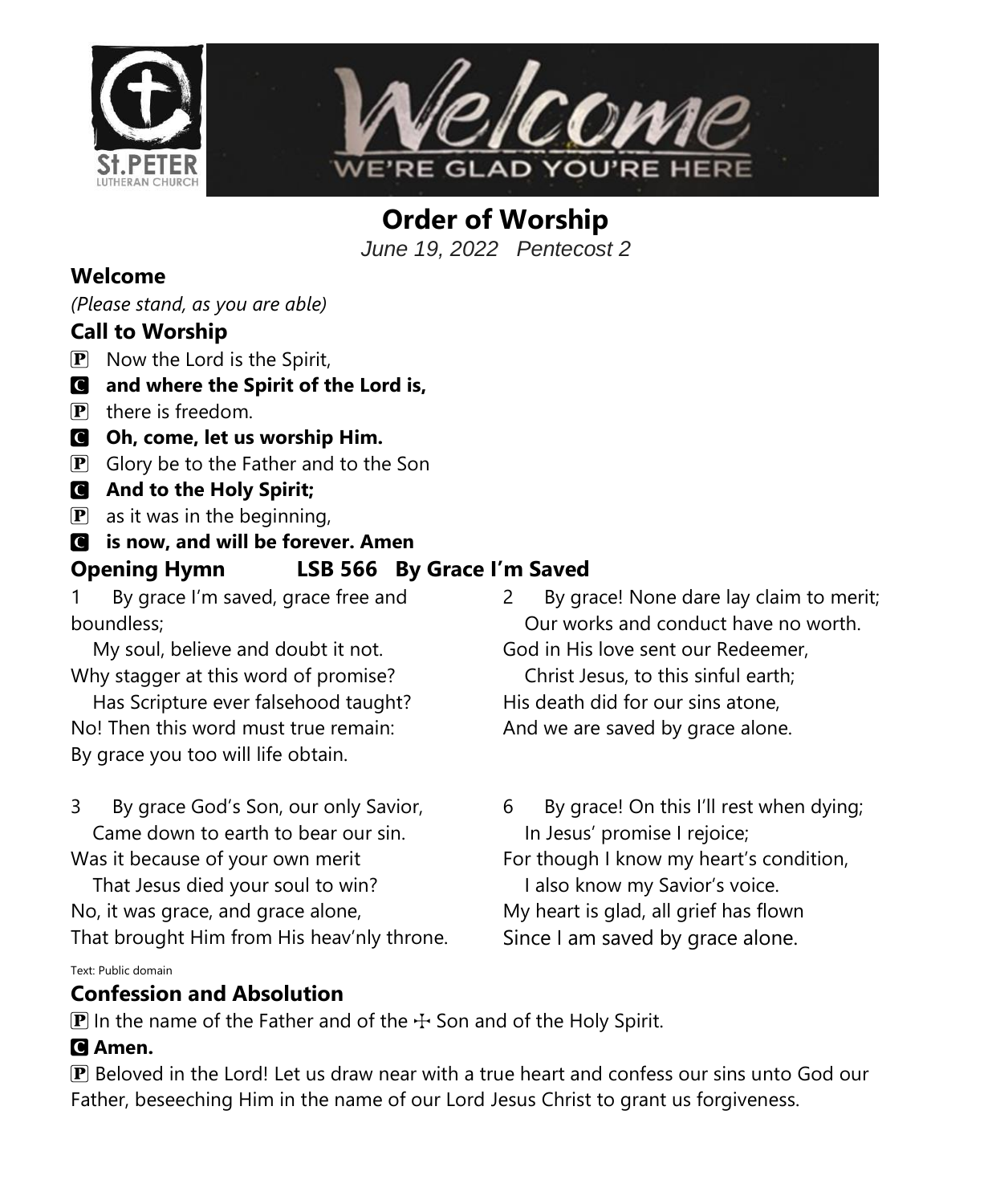Our help is in the name of the Lord.

#### C **who made heaven and earth.**

 $\bf{P}$  I said, I will confess my transgressions unto the Lord,

## C **and you forgave the iniquity of my sin.**

P O almighty God, merciful Father,

C **I, a poor, miserable sinner, confess unto You all my sins and iniquities with which I have ever offended You and justly deserve Your temporal and eternal punishment. But I am heartily sorry for them and sincerely repent of them, and I pray You of Your boundless mercy and for the sake of the holy, innocent, bitter sufferings and death of Your beloved Son, Jesus Christ, to be gracious and merciful to me, a poor, sinful being.**

 $\mathbb P$  Upon this your confession, I, by virtue of my office, as a called and ordained servant of the Word, announce the grace of God unto all of you, and in the stead and by the command of my Lord Jesus Christ I forgive you all your sins in the name of the Father and of the  $\pm$  Son and of the Holy Spirit.

## C **Amen.**



# **Salutation and Collect**

- $\left| \mathbf{P} \right|$  The Lord be with you.
- C **And also with you.**
- $\mathbf{P}$  O God, You have prepared for those who love You such good things as surpass our understanding. Cast out all sins and evil desires from us, and pour into our hearts Your Holy Spirit to guide us into all blessedness; through Jesus Christ, Your Son, our Lord, who lives and reigns with You and the Holy Spirit, one God, now and forever.

## *(Please be seated)*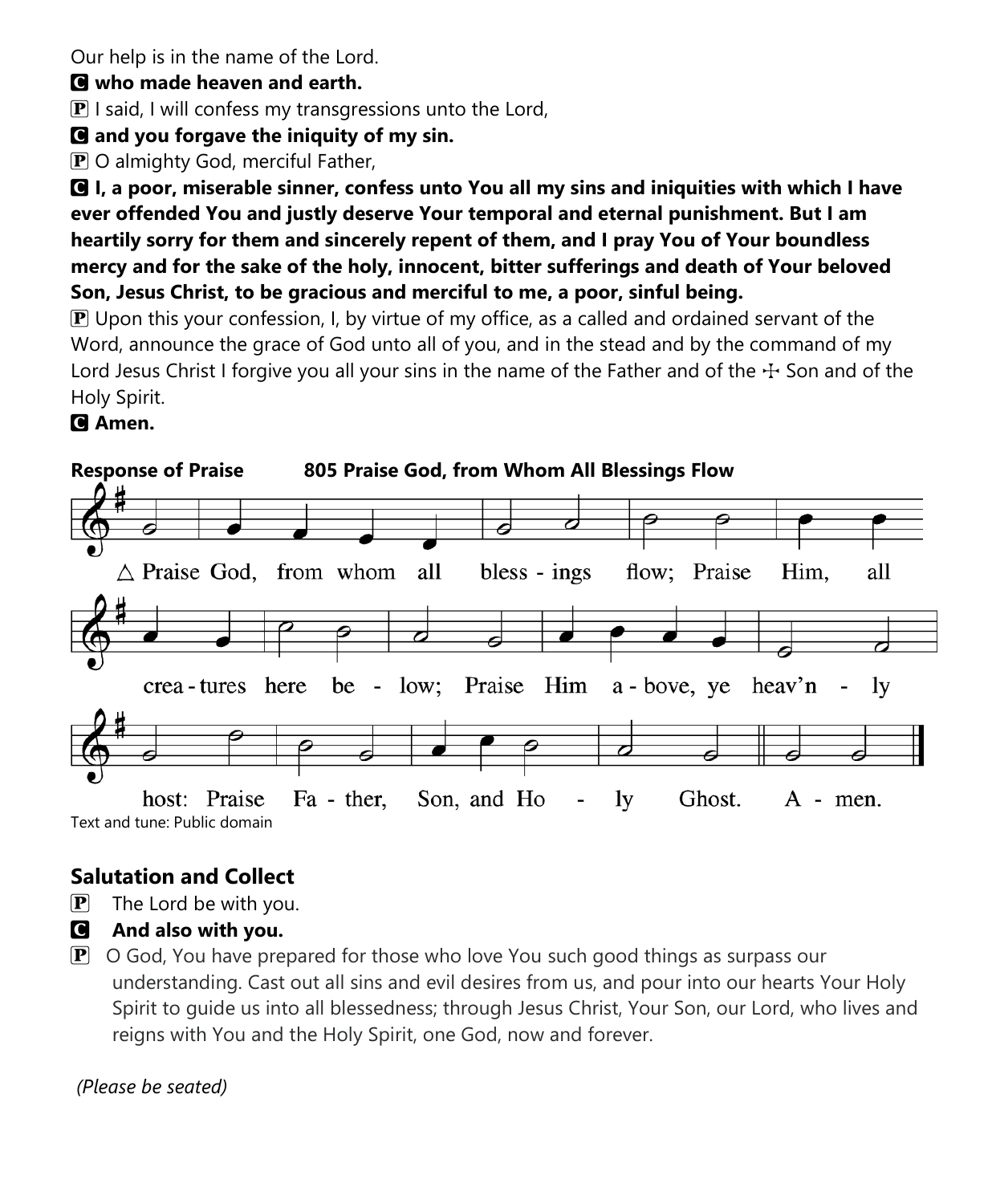#### **Old Testament Reading, Isaiah 65:1-9**

I was ready to be sought by those who did not ask for me;

I was ready to be found by those who did not seek me.

I said, "Here am I, here am I, "to a nation that was not called by my name.

 $2$ I spread out my hands all the day to a rebellious people,

who walk in a way that is not good, following their own devices;

 $3$ a people who provoke me to my face continually,

sacrificing in gardens and making offerings on bricks;

 $4$ who sit in tombs, and spend the night in secret places;

who eat pig's flesh, and broth of tainted meat is in their vessels;

 $5$ who say, "Keep to yourself, do not come near me, for I am too holy for you."

These are a smoke in my nostrils, a fire that burns all the day.

 ${}^{6}$ Behold, it is written before me: "I will not keep silent, but I will repay;

I will indeed repay into their bosom  $<sup>7</sup>$ both your iniquities and your fathers' iniquities</sup> together, says the Lord;

because they made offerings on the mountains and insulted me on the hills,

I will measure into their bosom payment for their former deeds."

<sup>8</sup>Thus says the Lord:

"As the new wine is found in the cluster, and they say, 'Do not destroy it, for there is a blessing in it,' so I will do for my servants' sake, and not destroy them all. <sup>9</sup>I will bring forth offspring from Jacob, and from Judah possessors of my mountains; my chosen shall possess it, and my servants shall dwell there."

L This is the Word of the Lord C **Thanks be to God**

## **Epistle Reading, Galatians 3:23-4:7**

Before this faith came, we were held in custody under the law, locked up until faith should be revealed. 24So the law became our guardian to lead us to Christ, that we might be justified by faith. 25Now that faith has come, we are no longer under a guardian. 26You are all sons of God through faith in Christ Jesus. 27For all of you who were baptized into Christ have clothed yourselves with Christ. 28There is neither Jew nor Greek, slave nor free, male nor female, for you are all one in Christ Jesus. 29And if you belong to Christ, then you are Abraham's seed and heirs according to the promise. 1What I am saying is that as long as the heir is a child, he is no different from a slave, although he is the owner of everything. 2He is subject to guardians and trustees until the date set by his father. 3So also, when we were children, we were enslaved under the basic principles of the world. 4But when the time had fully come, God sent His Son, born of a woman, born under the law, 5to redeem those under the law, that we might receive our adoption as sons. 6And because you are sons, God sent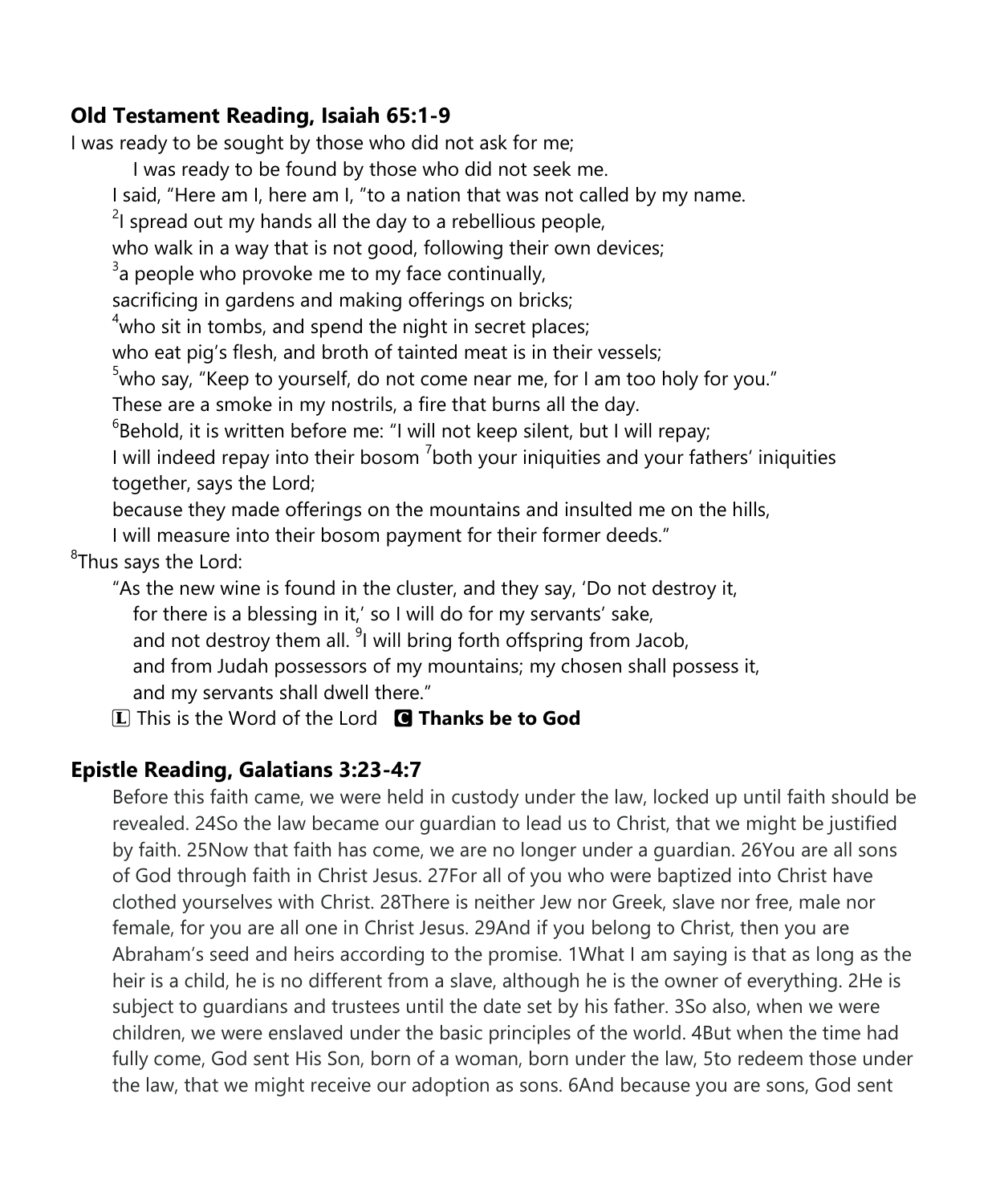the Spirit of His Son into our hearts, crying out, "Abba, Father!" 7So you are no longer a slave, but a son; and since you are a son, you are also an heir through God.

L This is the Word of the Lord C **Thanks be to God**

*(Please stand as you are able)*

## **The Holy Gospel, Luke 8:26-39**

**P** The Holy Gospel according to St. Luke

## **G** Glory to You, O Lord

Then they sailed to the country of the Gerasenes, which is opposite Galilee. <sup>27</sup>When Jesus had stepped out on land, there met him a man from the city who had demons. For a long time he had worn no clothes, and he had not lived in a house but among the tombs. <sup>28</sup>When he saw Jesus, he cried out and fell down before him and said with a loud voice, "What have you to do with me, Jesus, Son of the Most High God? I beg you, do not torment me." <sup>29</sup>For he had commanded the unclean spirit to come out of the man. (For many a time it had seized him. He was kept under guard and bound with chains and shackles, but he would break the bonds and be driven by the demon into the desert.)  $30$  esus then asked him, "What is your name?" And he said, "Legion," for many demons had entered him.  $31$ And they begged him not to command them to depart into the abyss.  $32$ Now a large herd of pigs was feeding there on the hillside, and they begged him to let them enter these. So he gave them permission. <sup>33</sup>Then the demons came out of the man and entered the pigs, and the herd rushed down the steep bank into the lake and were drowned.

 $34$ When the herdsmen saw what had happened, they fled and told it in the city and in the country. <sup>35</sup>Then people went out to see what had happened, and they came to Jesus and found the man from whom the demons had gone, sitting at the feet of Jesus, clothed and in his right mind, and they were afraid.  $36$ And those who had seen it told them how the demonpossessed man had been healed. <sup>37</sup>Then all the people of the surrounding country of the Gerasenes asked him to depart from them, for they were seized with great fear. So he got into the boat and returned.  $38$ The man from whom the demons had gone begged that he might be with him, but Jesus sent him away, saying, <sup>39</sup> Return to your home, and declare how much God has done for you." And he went away, proclaiming throughout the whole city how much Jesus had done for him.

L This is the Gospel of the Lord C **Praise to You, O Christ!**

*(Please be seated)*

## **Sermon**

# **Sermon Song LSB 729 I Am Trusting Thee, Lord Jesus**

1 I am trusting Thee, Lord Jesus, Trusting only Thee; Trusting Thee for full salvation, Great and free.

2 I am trusting Thee for pardon; At Thy feet I bow, For Thy grace and tender mercy Trusting now.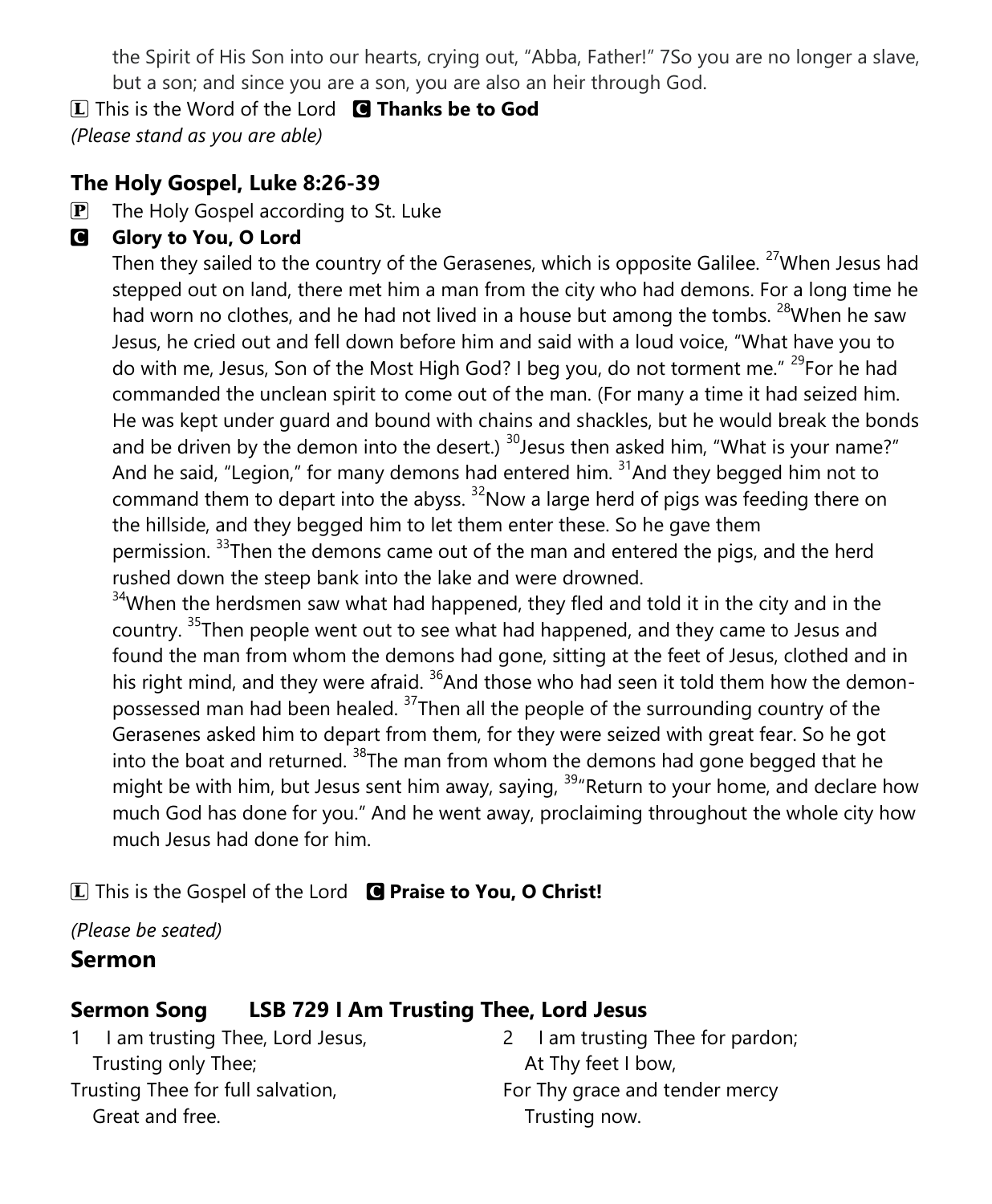3 I am trusting Thee for cleansing In the crimson flood;

Trusting Thee to make me holy By Thy blood. Text: Public domain

6 I am trusting Thee, Lord Jesus; Never let me fall. I am trusting Thee forever And for all.

#### *(Please stand, as you are able)*

#### **Nicene Creed** C **I believe in one God,**

 **the Father Almighty, maker of heaven and earth**

 **and of all things visible and invisible.**

**And in one Lord Jesus Christ,**

 **the only-begotten Son of God,**

 **begotten of His Father before all worlds,**

 **God of God, Light of Light,**

 **very God of very God,**

 **begotten, not made,**

 **being of one substance with the Father,**

 **by whom all things were made;**

 **who for us men and for our salvation came down from heaven**

 **and was incarnate by the Holy Spirit of the virgin Mary**

 **and was made man;**

 **and was crucified also for us under Pontius Pilate.**

 **He suffered and was buried.**

 **And the third day He rose again according to the Scriptures**

 **and ascended into heaven**

 **and sits at the right hand of the Father.**

 **And He will come again with glory to judge both the living and the dead, whose kingdom will have no end.**

**And I believe in the Holy Spirit,**

 **the Lord and giver of life,**

 **who proceeds from the Father and the Son,**

 **who with the Father and the Son together is worshiped and glorified,**

 **who spoke by the prophets.**

 **And I believe in one holy Christian and apostolic Church,**

 **I acknowledge one Baptism for the remission of sins,**

 **and I look for the resurrection of the dead**

 **and the life** T **of the world to come. Amen.**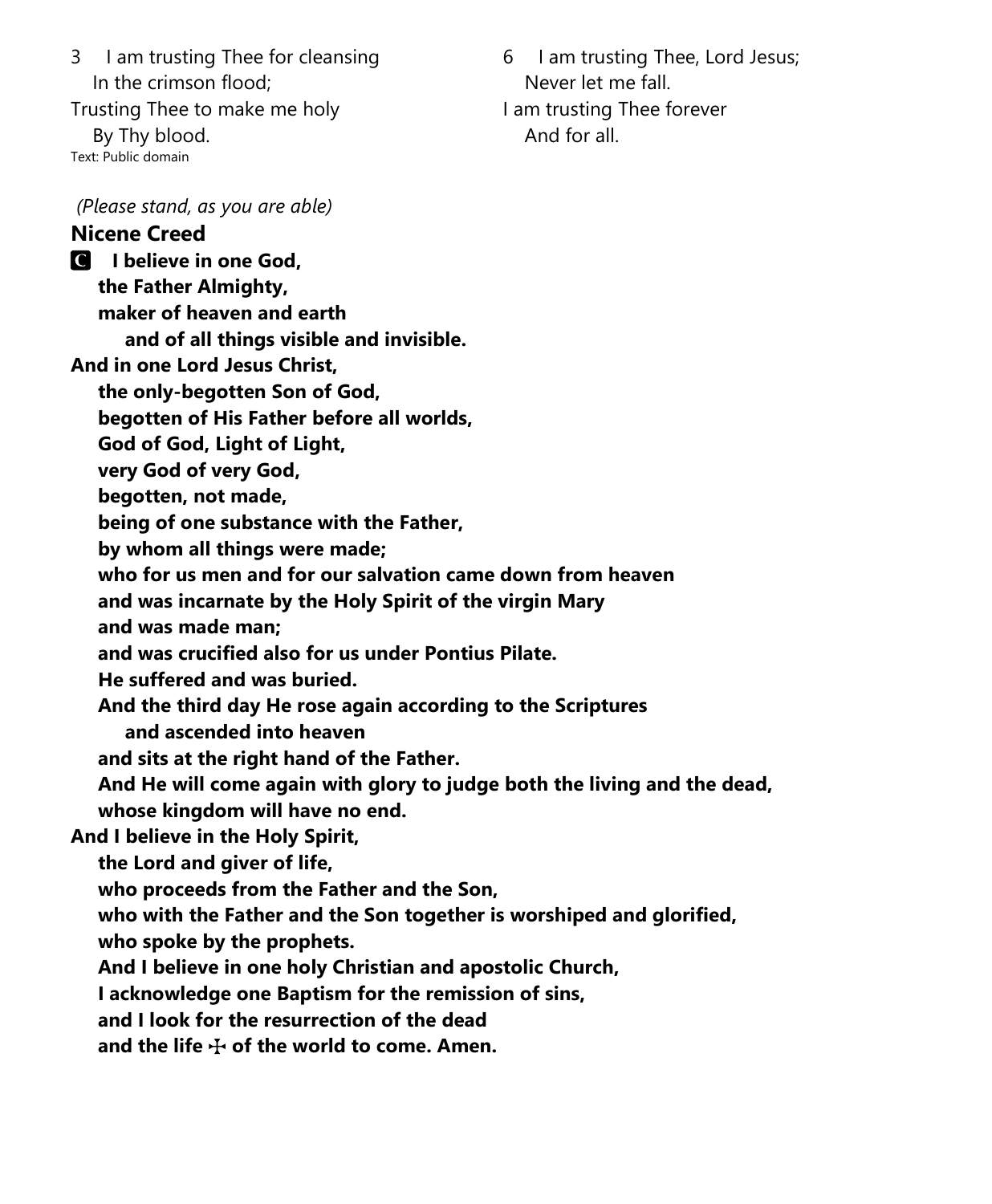## **Peace of the Lord**

(Please greet the people in your family group with God's peace, and extend to those near to you the peace with a wave.)

### **Prayers of the Church**

After each petition respond: **P** Lord in your mercy **C** Hear our prayer

#### **Lord's Prayer**

- $\overline{P}$  Hear us as we pray in His name and as He has taught us:
- C **Our Father, who art in heaven,**
	- **Hallowed be thy name;**
	- **Thy kingdom come; Thy will be done on earth as it is in heaven.**
	- **Give us this day our daily bread.**
	- **And forgive us our trespasses as we forgive those who trespass against us.**
	- **And lead us not into temptation,**
	- **but deliver us from evil.**

**For thine is the kingdom and the power and the glory forever and ever. Amen.**

### **Preface**

- **P** The Lord be with you.
- C **And also with you.**
- $\mathbf{P}$  Lift up your hearts.
- C **We lift them to the Lord.**
- P Let us give thanks to the Lord our God**.**
- C **It is right to give Him thanks and praise.**

## **The Word of Our Lord**

 $\mathbf{P}$  Our Lord Jesus Christ, on the night when He was betrayed, took bread, and when He had given thanks, He broke it and gave it to the disciples and said: "Take, eat; this is My  $\pm$  body, which is given for you. This do in remembrance of Me." In the same way also He took the cup after supper, and when He had given thanks, He gave it to them, saying: "Drink of it, all of you; this cup is the new testament in My  $\pm$  blood, which is shed for you for the forgiveness of sins. This do, as often as you drink it, in remembrance of Me."

## **Lamb of God by Marty Haugen**

Lamb of God you take away the sin of the world: have mercy on us, mercy on us, mercy on us.

Lamb of God you break the chains of hatred and fear: have mercy on us, mercy on us, mercy on us.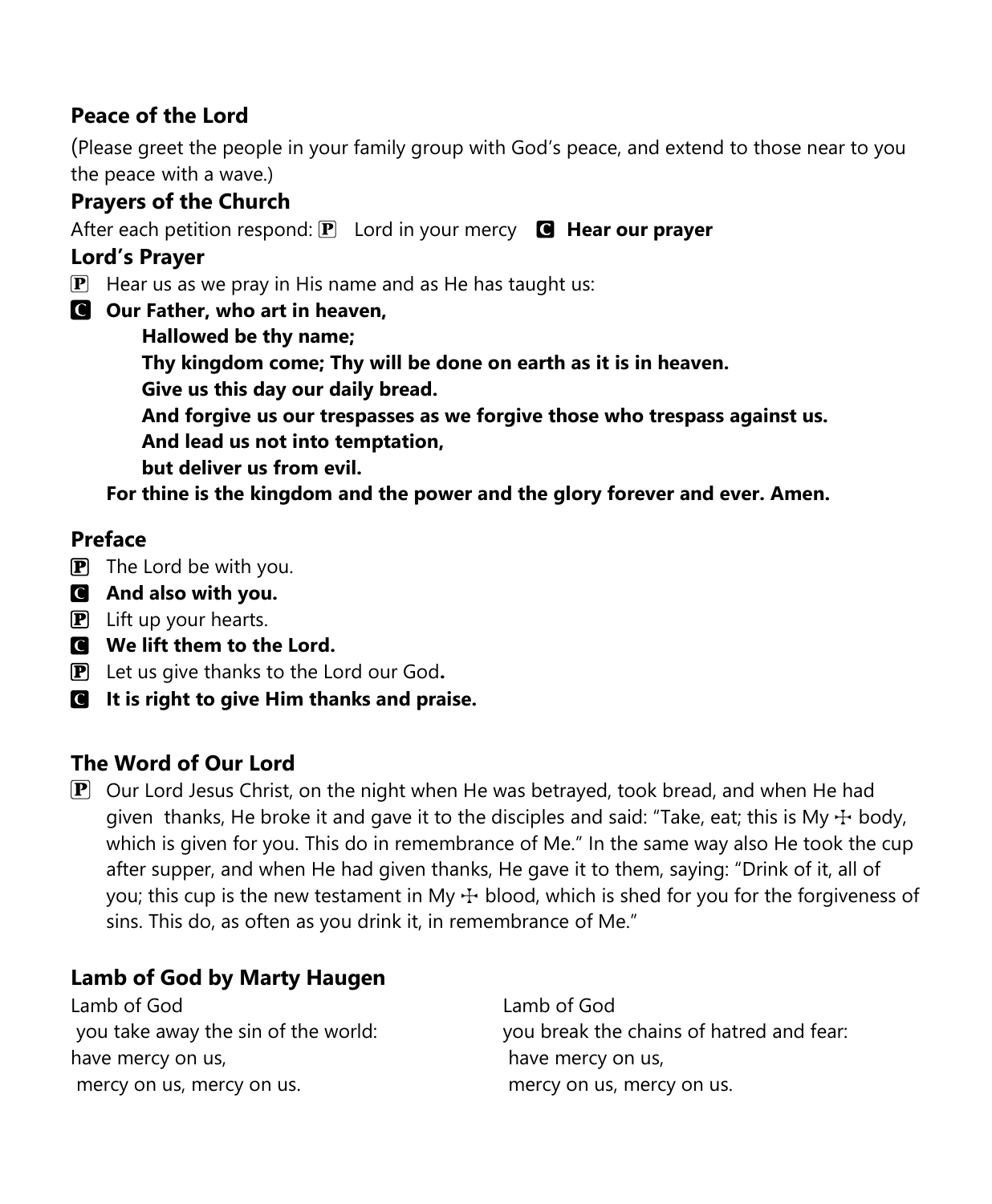Lamb of God you are the way of justice and peace: have mercy on us, mercy on us, mercy on us.

Lamb of God you are the way of mercy and love: have mercy on us, mercy on us, mercy on us.

Lamb of God you take away the sin of the world: Grant us peace, grant us peace, grant us peace.

## **Communion Distribution** *(Please be seated)* **Praise Team Presentation: Do It Again Father Me, Again**

Verse: Lead me, Lord; guide me, Lord. I'm stepping out, though I don't know how to walk or where to walk; Just hold my hand and don't let go.

Chorus Father me, again. Father me, again. Jesus, heal my wounded heart and love me; Make me whole again. Father me, again. Father me, again. In the tender arms of God, my Savior, I'm a child again. (Repeat all)

Final Tag: In the tender arms of God, my Savior, I'm a child again**.**

#### **By Faith**

#### Verse 1

By faith we see the hand of God In the light of creation's grand design In the lives of those who prove His faithfulness Who walk by faith and not by sight

#### Chorus

We will stand as children of the promise We will fix our eyes on Him our soul's reward Till the race is finished and the work is done We'll walk by faith and not by sight

#### Verse 4

By faith the church was called to go In the pow'r of the Spirit to the lost To deliver captives and to preach good news In ev'ry corner of the earth (**Chorus)**

#### Verse 2

By faith our fathers roamed the earth With the pow'r of His promise in their hearts Of a holy city built by God's own hand A place where peace and justice reign

#### Verse 3

By faith the prophets saw a day When the longed-for Messiah would appear With the pow'r to break the chains of sin and death And rise triumphant from the grave

#### Verse 5

By faith the mountain shall be moved And the pow'r of the gospel shall prevail For we know in Christ all things are possible For all who call upon His name **(Chorus)**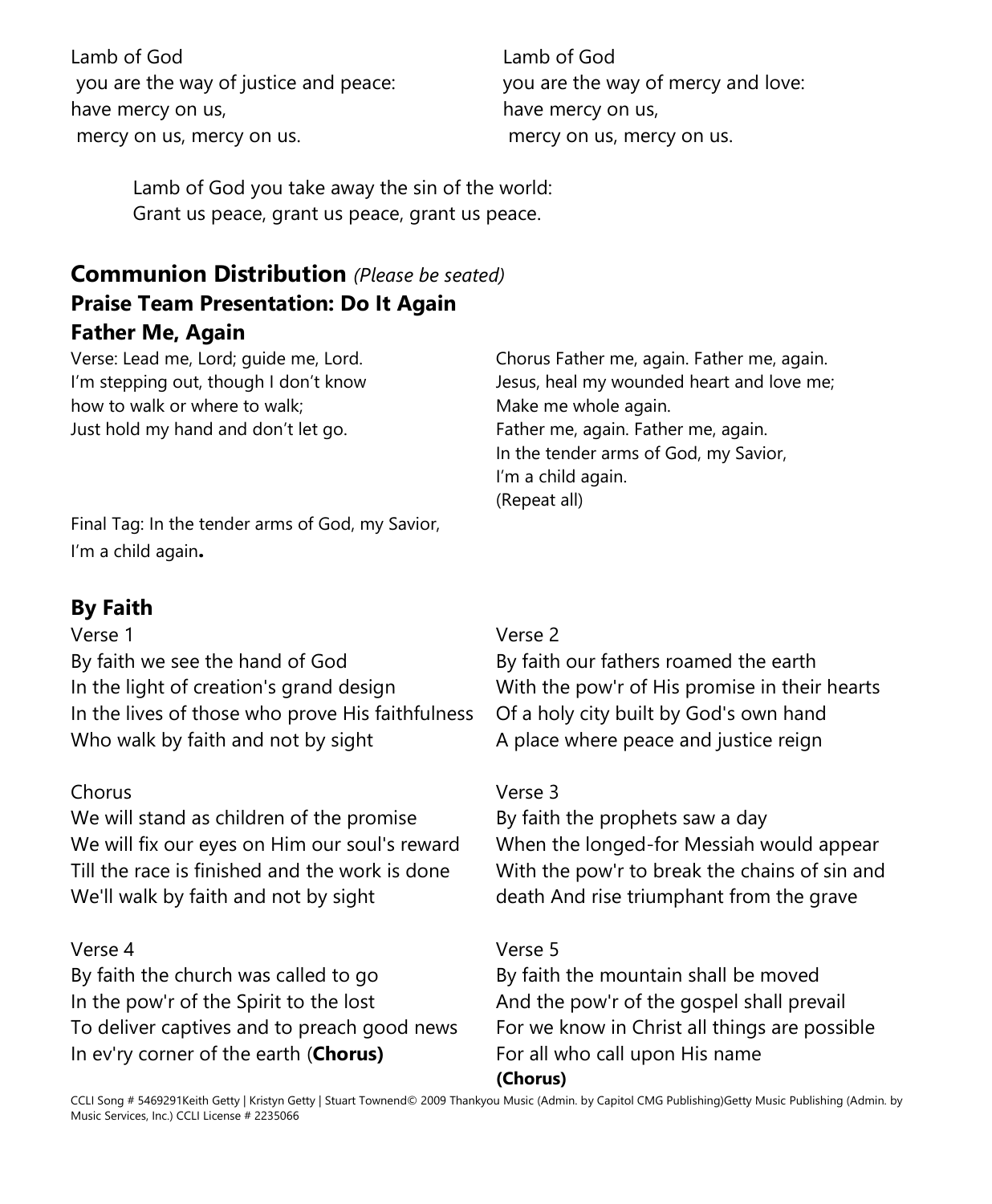## **621 Let All Mortal Flesh Keep Silence**

1 Let all mortal flesh keep silence And with fear and trembling stand; Ponder nothing earthly-minded, For with blessing in His hand

Christ our God to earth descending Comes our homage to demand.

3 Rank on rank the host of heaven Spreads its vanguard on the way As the Light of Light, descending

 From the realms of endless day, Comes the pow'rs of hell to vanquish

 As the darkness clears away. Text: Public domain

2 King of kings yet born of Mary, As of old on earth He stood, Lord of lords in human vesture, In the body and the blood, He will give to all the faithful His own self for heav'nly food.

4 At His feet the six-winged seraph, Cherubim with sleepless eye, Veil their faces to the presence As with ceaseless voice they cry: "Alleluia, alleluia! Alleluia, Lord Most High!"

## **Post-Communion Collect**

Let us pray.

O God the Father, the fountain and source of all goodness, who in loving-kindness sent Your only-begotten Son into the flesh, we thank You that for His sake You have given us pardon and peace in this Sacrament, and we ask You not to forsake Your children but always to rule our hearts and minds by Your Holy Spirit that we may be enabled constantly to serve You; through Jesus Christ, Your Son, our Lord, who lives and reigns with You and the Holy Spirit, one God, now and forever.

C **Amen**

## **Benedicamus and Benediction**

- $\left| \mathbf{P} \right|$  Let us bless the Lord.
- C **Thanks be to God.**
- $\mathbf{P}$  The Lord bless you and keep you. The Lord make His face shine on you and be gracious to you.

The Lord look upon you with favor and  $\pm$  give you peace.

- C **Amen.**
- P Go in peace!
- C **Serve the Lord**
- $\left| \mathbf{P} \right|$  Let us bless the Lord
- C **Thanks be to God**